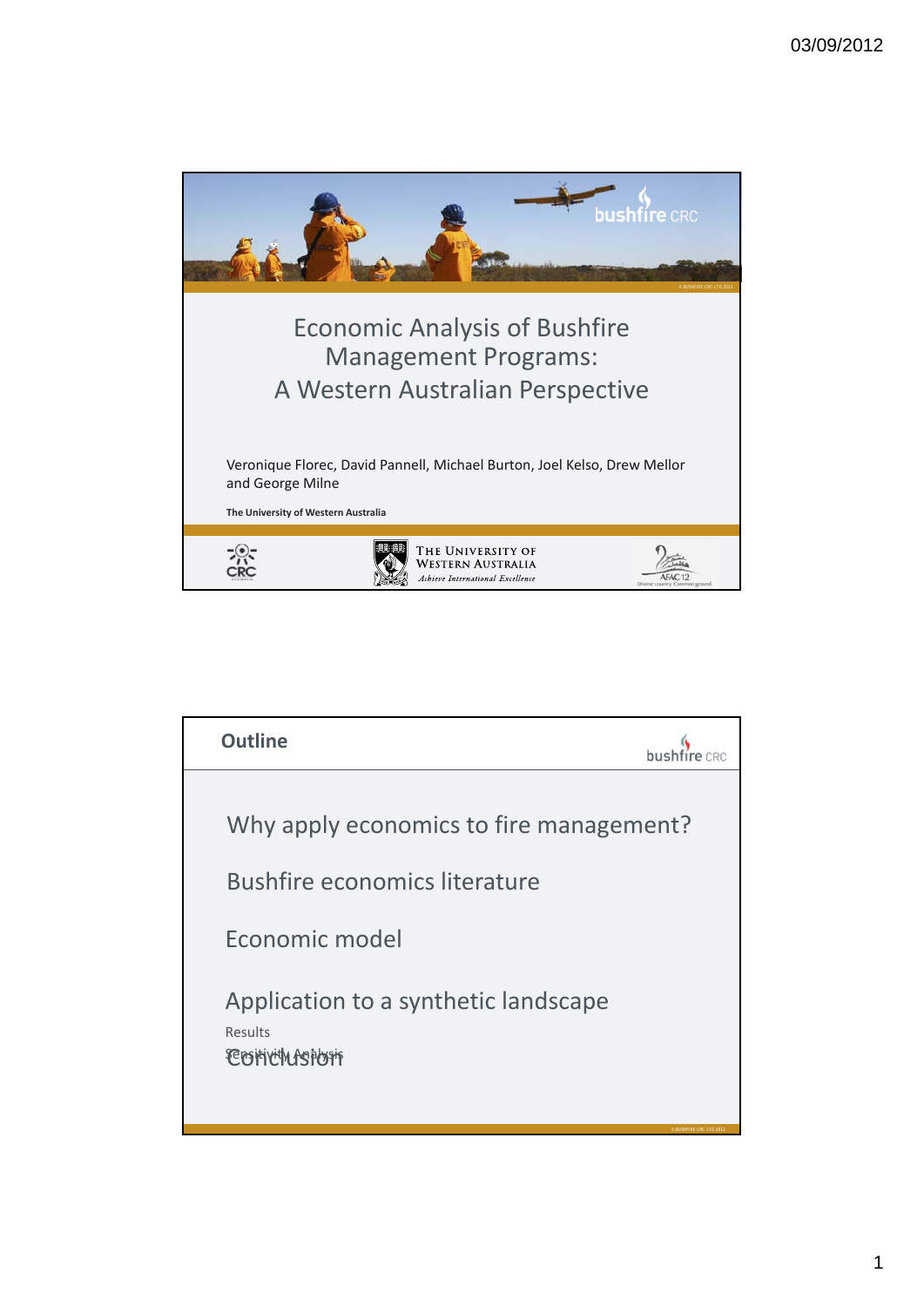

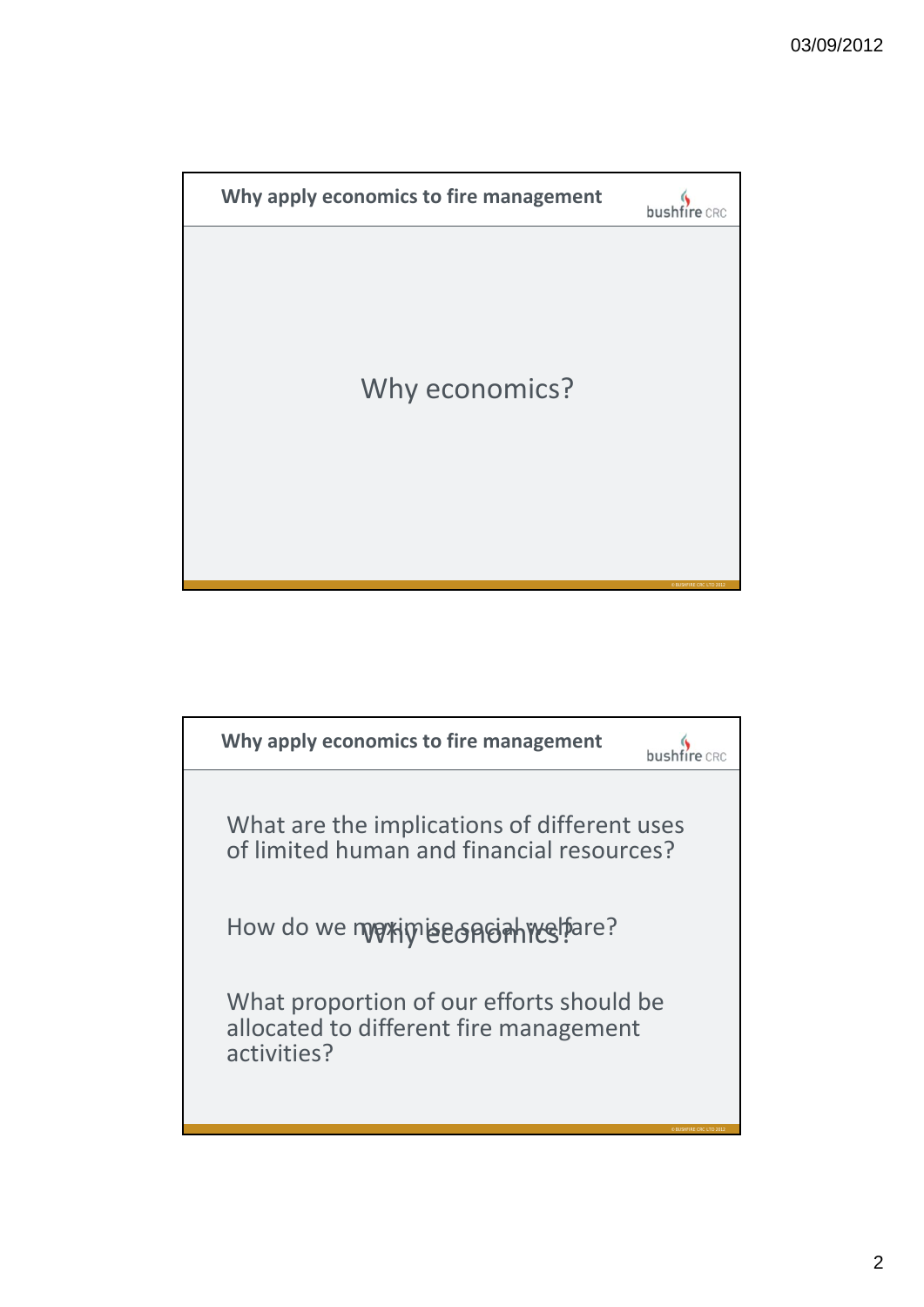

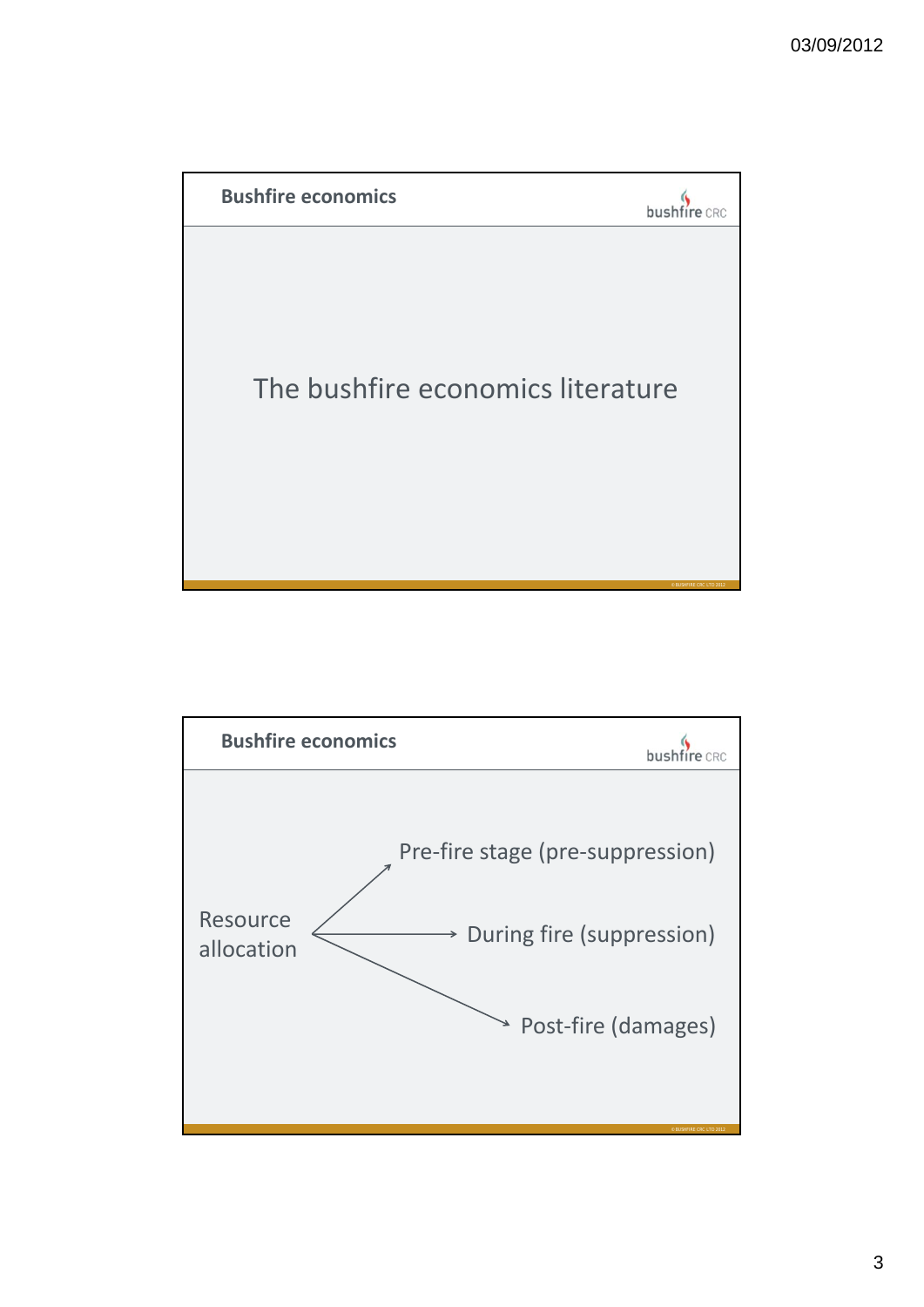

| <b>Bushfire economics</b> |                                                                                                                                             |
|---------------------------|---------------------------------------------------------------------------------------------------------------------------------------------|
| Pre-suppression           | • Costs of prescribed burning (\$/ha)<br>• Costs of other fuel reduction<br>treatments<br>• Cost effectiveness of prescribed                |
| Suppression               | • Resource allocation for<br>different fire-fighting<br>equipment<br>• Use of new technologies<br>Effect of the wildland-urhan              |
| Damages                   | Costs of bushfires (financial)<br>• Costs of bushfires (intangibles)<br>Compare costs of bushfires with<br>costs of other natural disasters |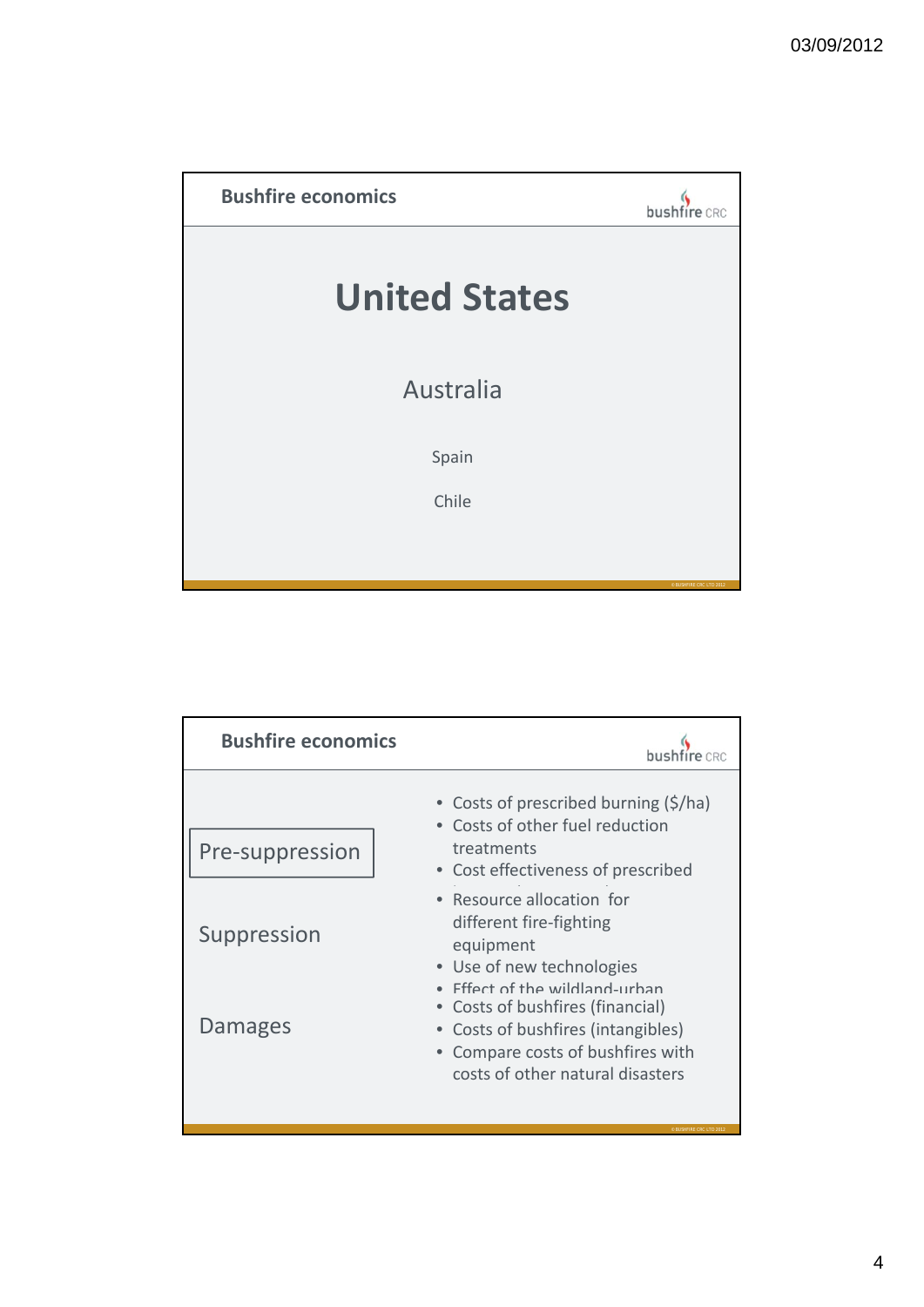

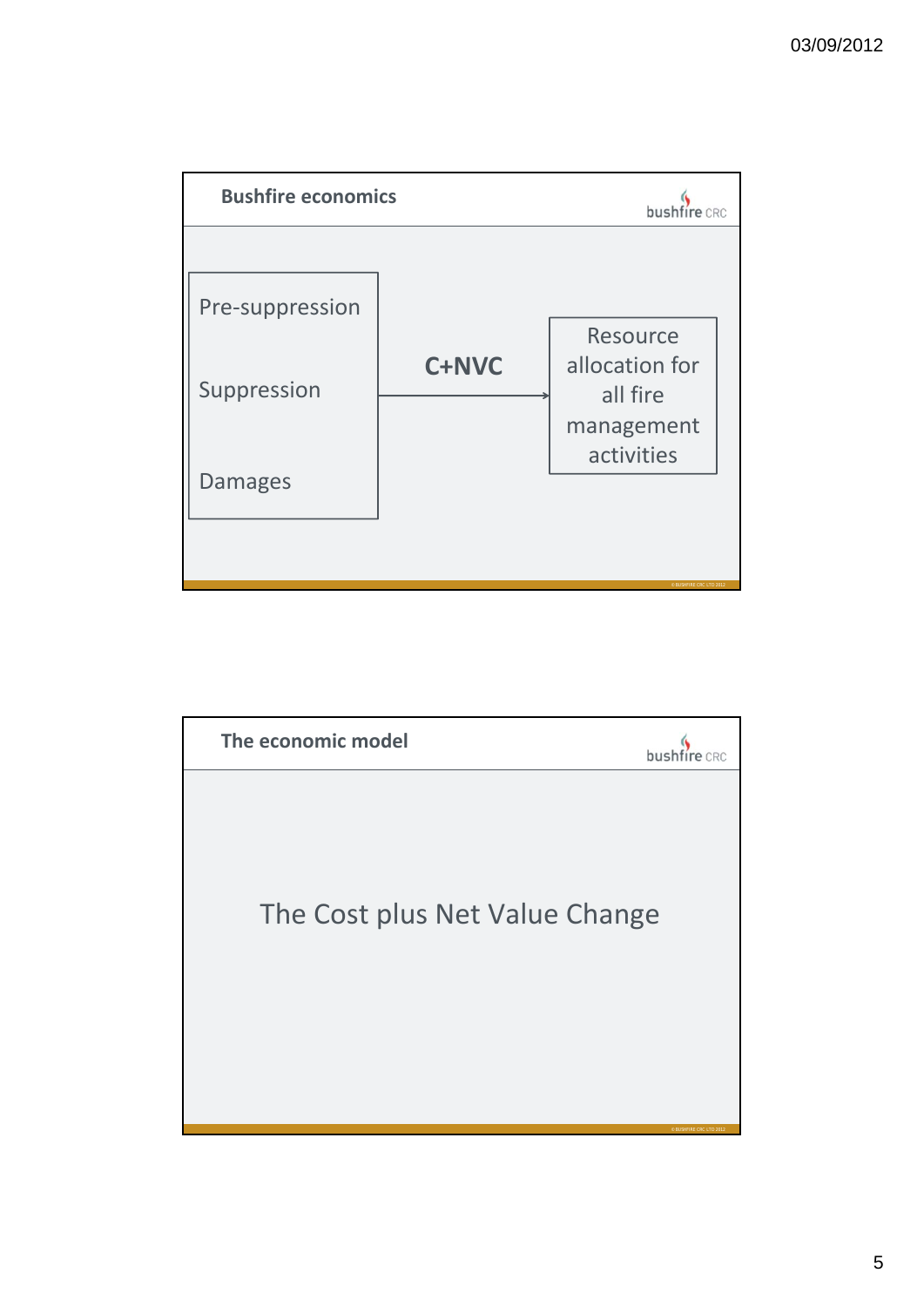

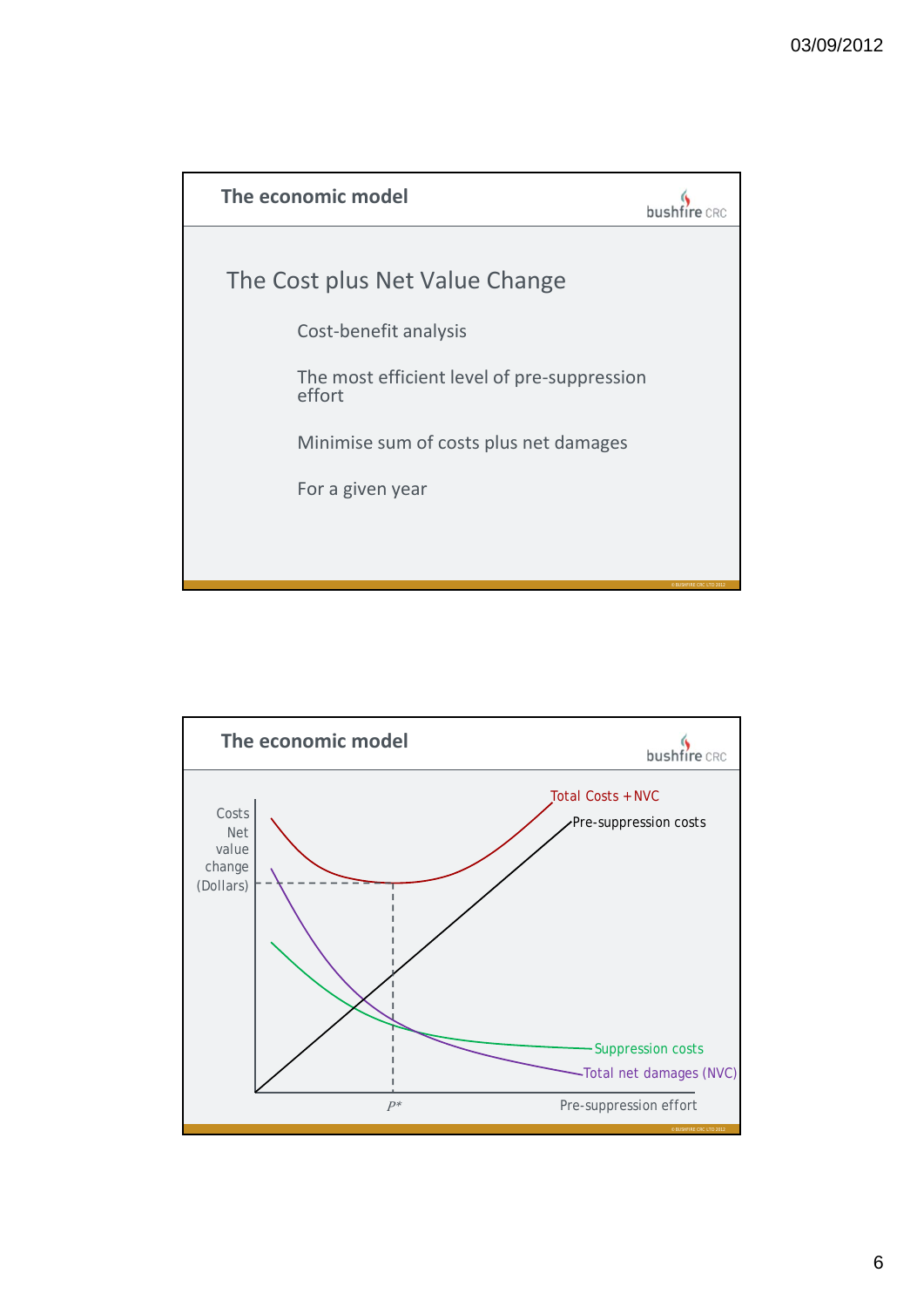

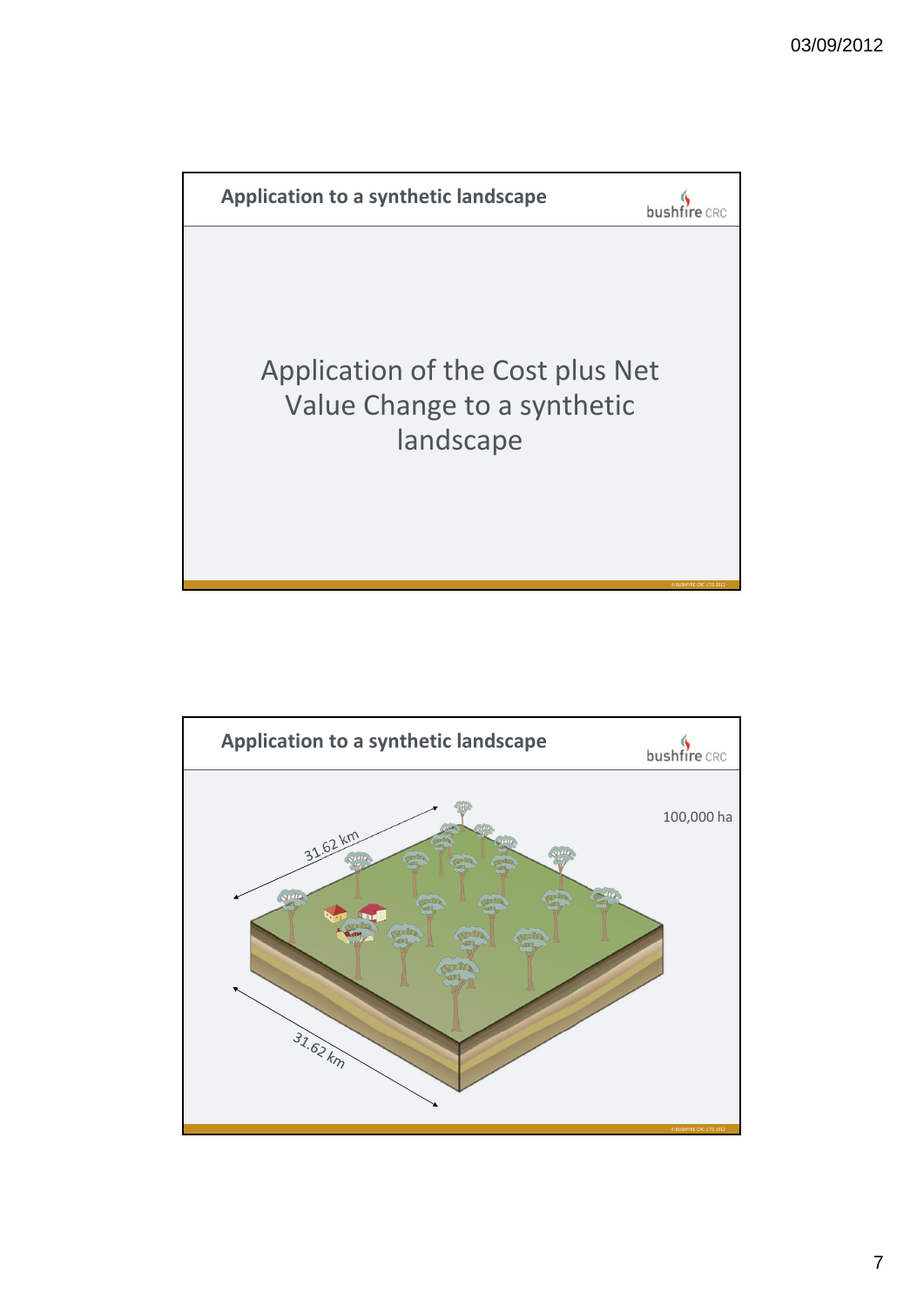

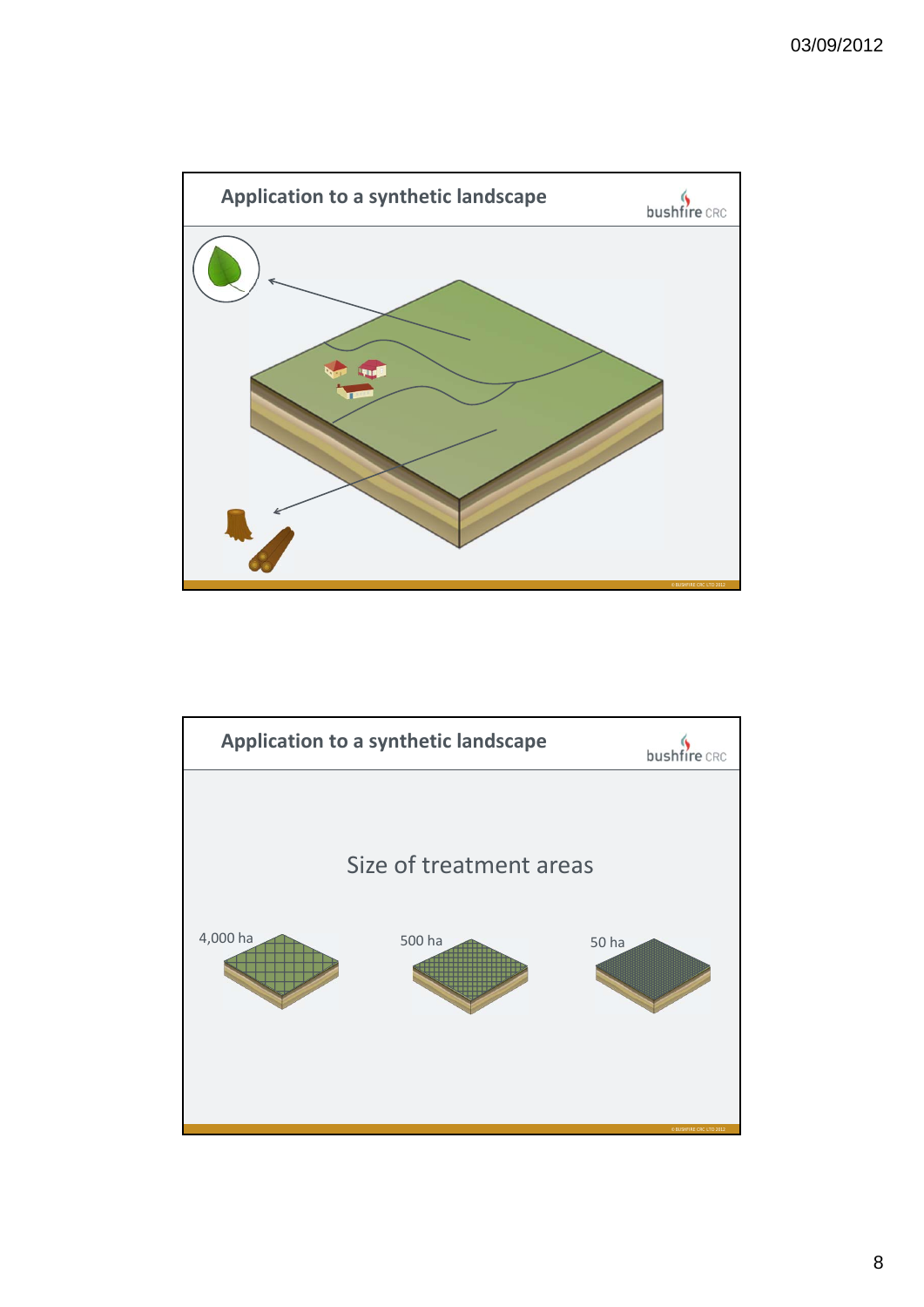| <b>Application to a synthetic landscape</b>                          |                                |
|----------------------------------------------------------------------|--------------------------------|
| <b>Rotation cycles</b>                                               |                                |
| Every 20 years                                                       |                                |
| Every 10 years                                                       |                                |
| Every 5 years                                                        |                                |
| Fuel age uniformly set<br>at 15 years across the<br>entire landscape | <b>© BUSHFIRE CRC LTD 2012</b> |

| Application to a synthetic landscape | bushfire CRC                   |
|--------------------------------------|--------------------------------|
| <b>Weather conditions</b>            |                                |
| <b>High</b>                          |                                |
| Very high                            |                                |
| Extreme                              |                                |
| Catastrophic                         |                                |
|                                      | <b>© BUSHFIRE CRC LTD 2012</b> |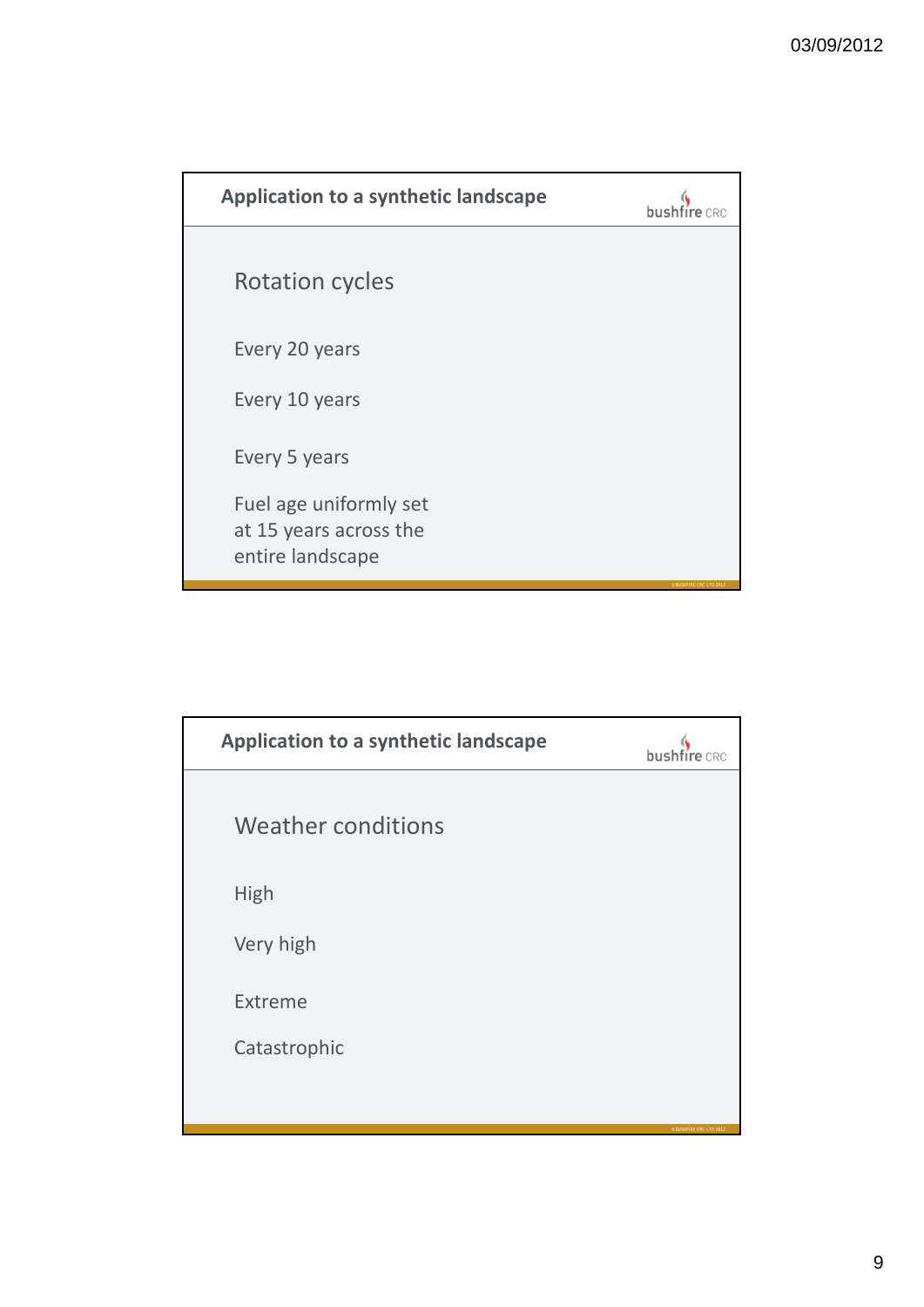| Application to a synthetic landscape                                                                                                   |                                       |                              |  |  |  |
|----------------------------------------------------------------------------------------------------------------------------------------|---------------------------------------|------------------------------|--|--|--|
| <b>Size of treatment</b><br>areas                                                                                                      | <b>Rotation cycles</b>                | <b>Weather conditions</b>    |  |  |  |
| 4,000 ha<br>500 ha<br>50 ha                                                                                                            | 20 years<br>10 years<br>5 years       | High<br>Very high<br>Extreme |  |  |  |
|                                                                                                                                        | Fuel age uniformly set at<br>15 years | Catastrophic                 |  |  |  |
| 3 sizes treatment area $\times$ 3 rotation cycles = 9 combinations<br>$(9 + 1$ uniform fuel age) x 4 weather conditions = 40 scenarios |                                       |                              |  |  |  |

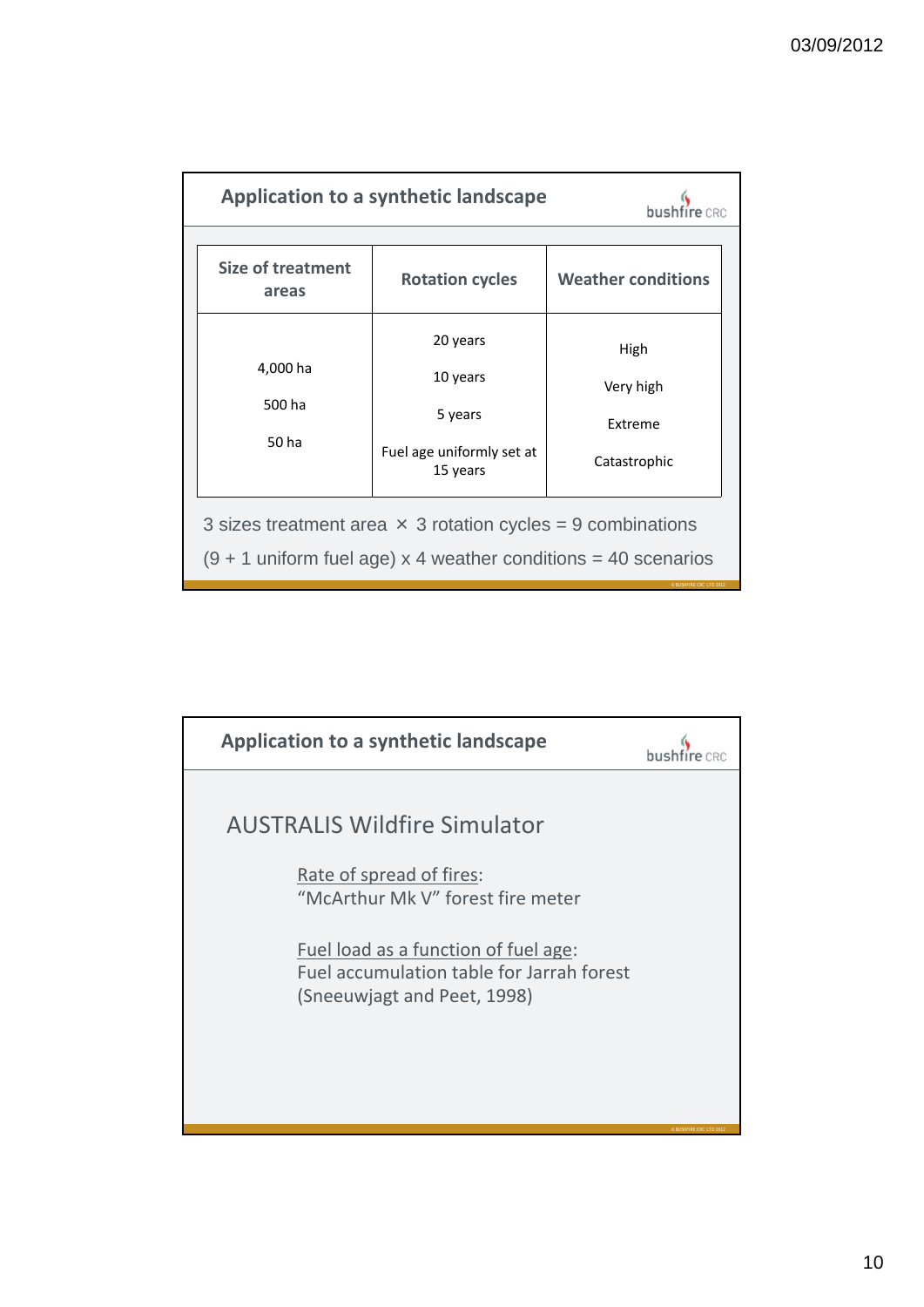

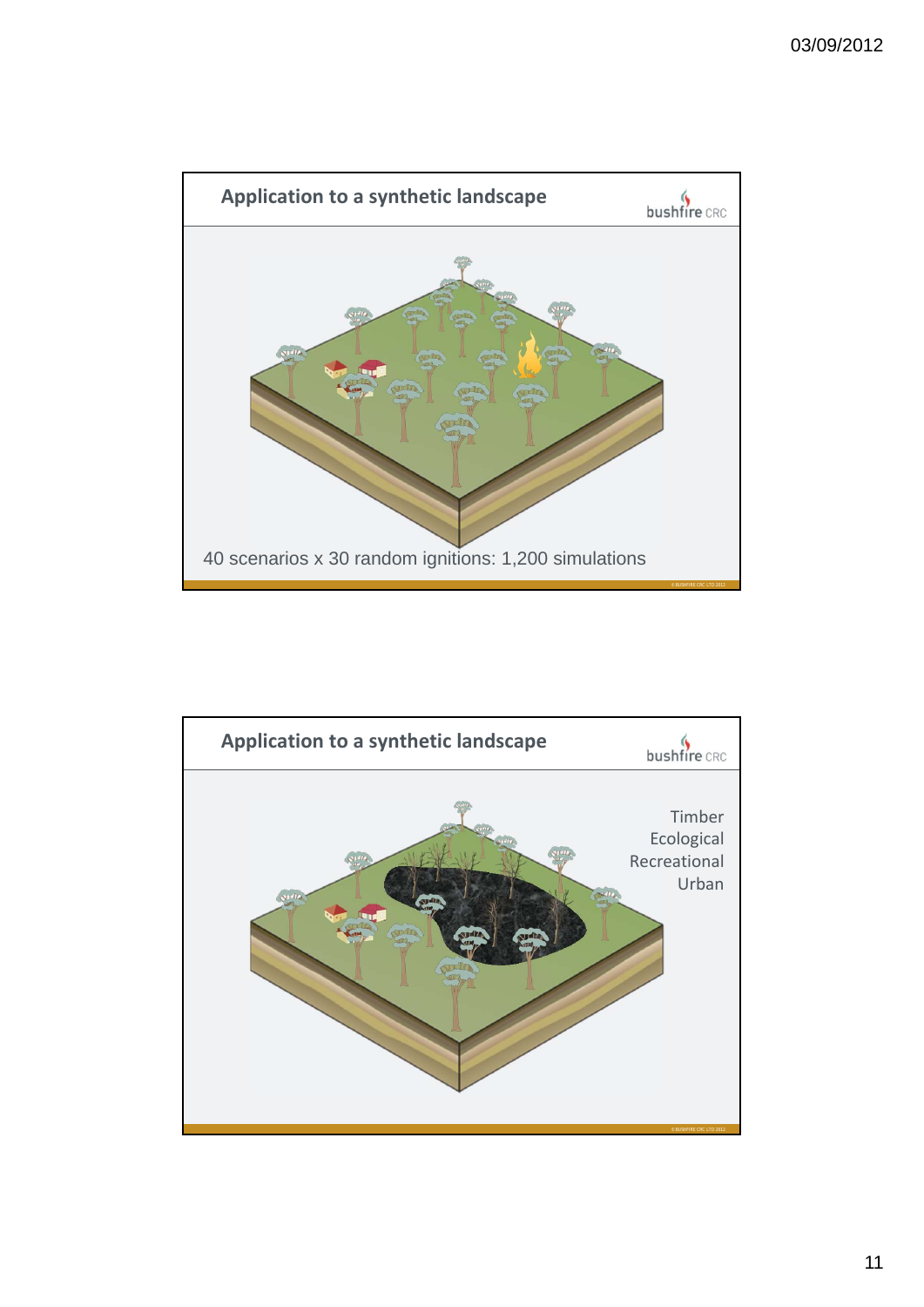

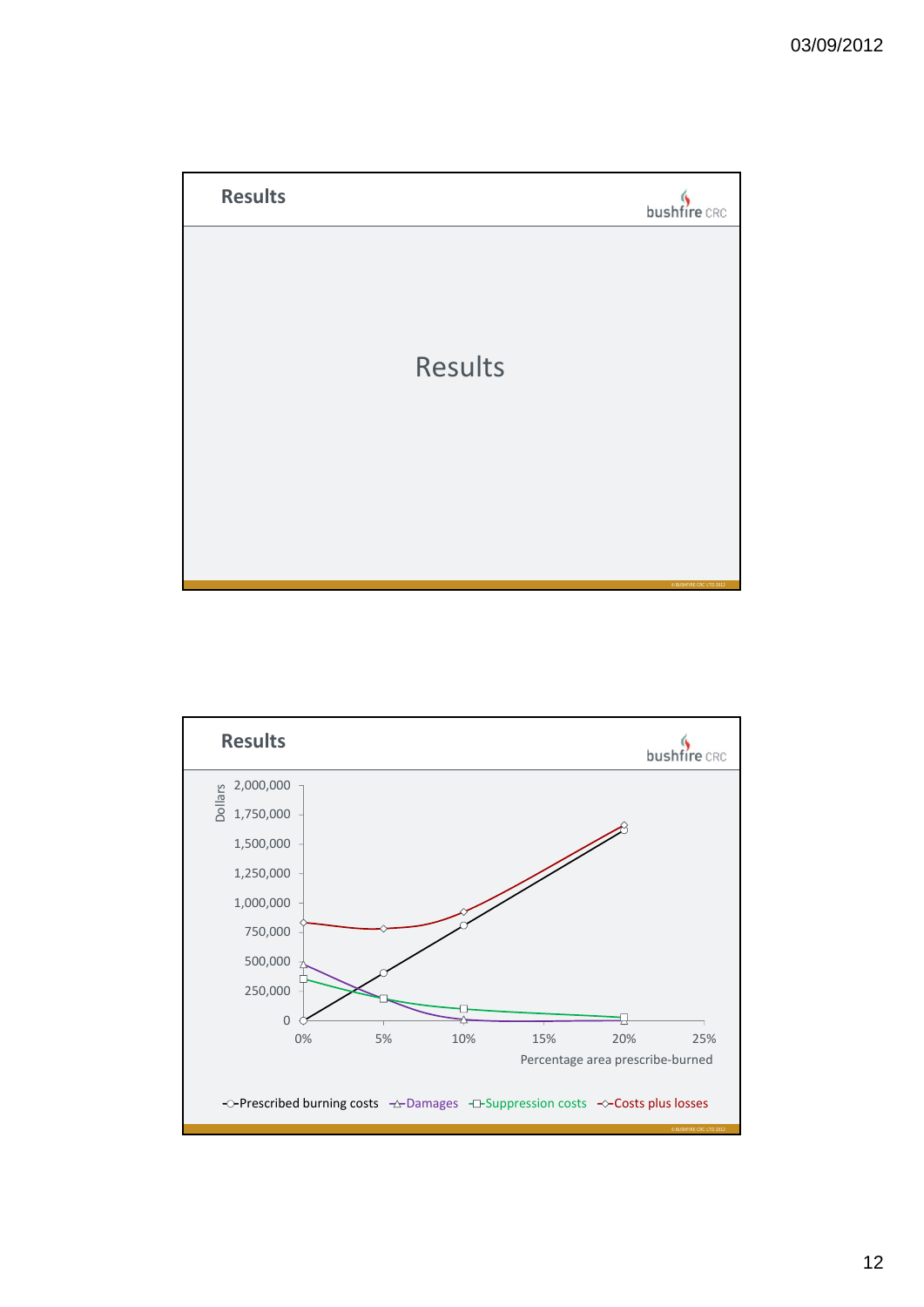

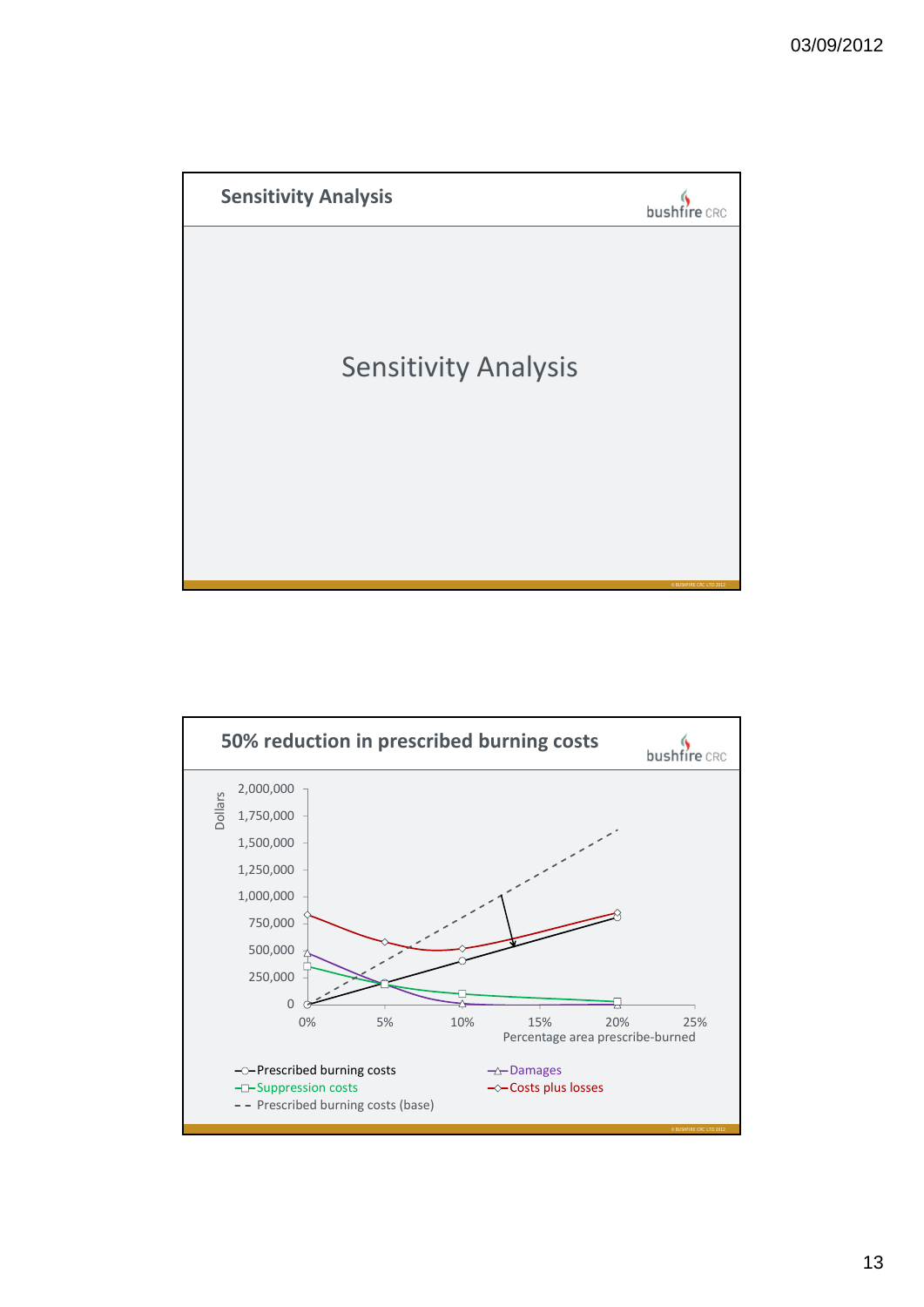

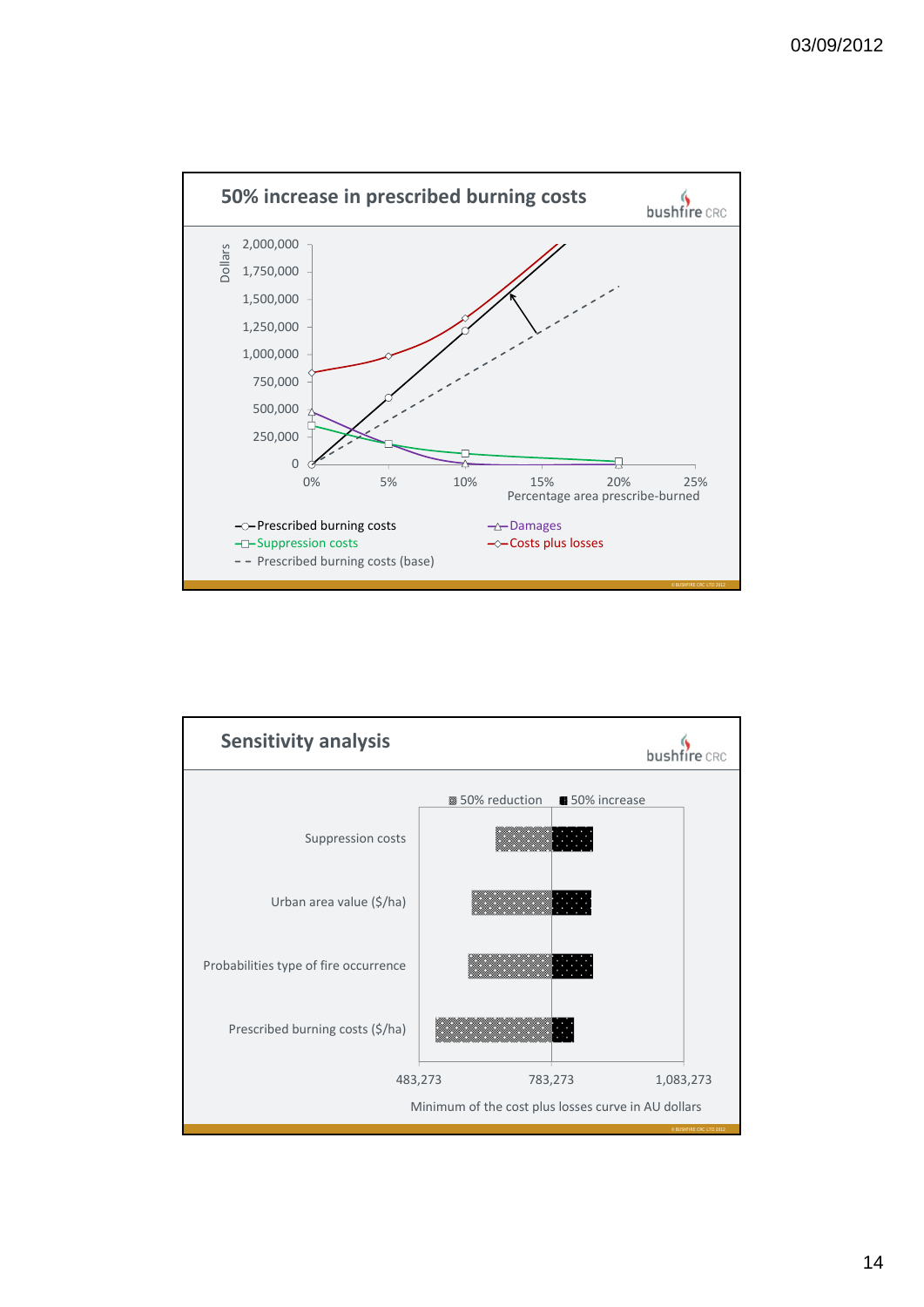| <b>Sensitivity analysis</b>                                                   |                      |                    |                         |  |  |
|-------------------------------------------------------------------------------|----------------------|--------------------|-------------------------|--|--|
| Most efficient prescribed burning strategy (% of landscape prescribed burned) |                      |                    |                         |  |  |
|                                                                               | Initial estimation 1 | 50% reduction      | 50% increase            |  |  |
| <b>Prescribed burning costs</b><br>(5/ha)                                     | 5%                   | $>5\%$ and $<10\%$ | 0%                      |  |  |
| <b>Probabilities type of fire</b><br>occurrence                               | 5%                   | 0%                 | >5% and <10%            |  |  |
| Urban area value (\$/ha)                                                      | 5%                   | 0%                 | $>5\%$ and $<10\%$      |  |  |
| <b>Suppression costs</b>                                                      | 5%                   | 0%                 | $>5\%$ and $<10\%$      |  |  |
|                                                                               |                      |                    | · BUSHFIRE CRC LTD 201: |  |  |

| <b>Conclusion</b>                                          |                         |
|------------------------------------------------------------|-------------------------|
| Integration of all fire management<br>activities           |                         |
| Decisions for optimal levels of different<br>strategies    |                         |
| Implications of changing a prescribed-<br>burning strategy |                         |
| Factors that most affect the results                       | © BUSHFIRE CRC LTD 2012 |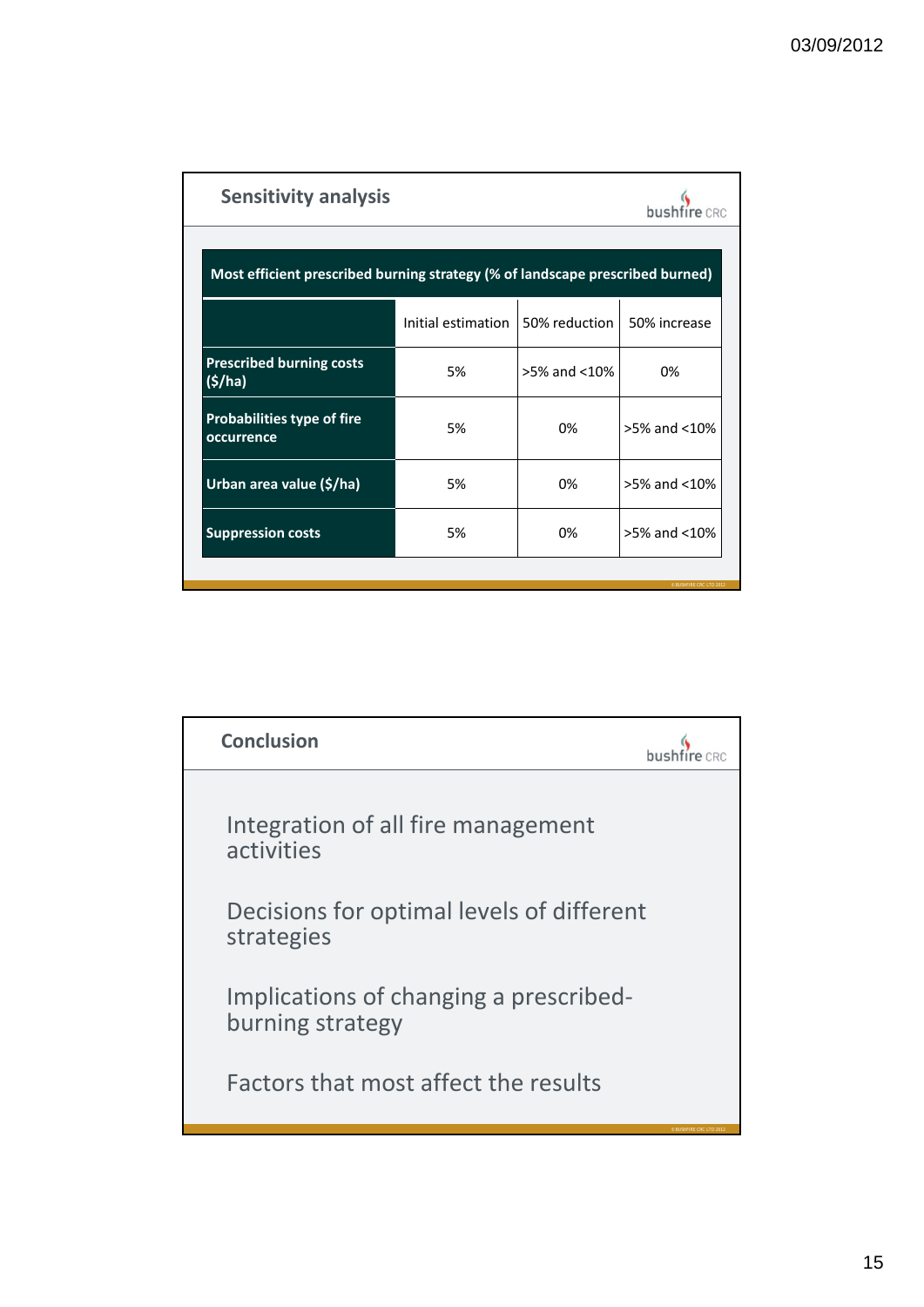